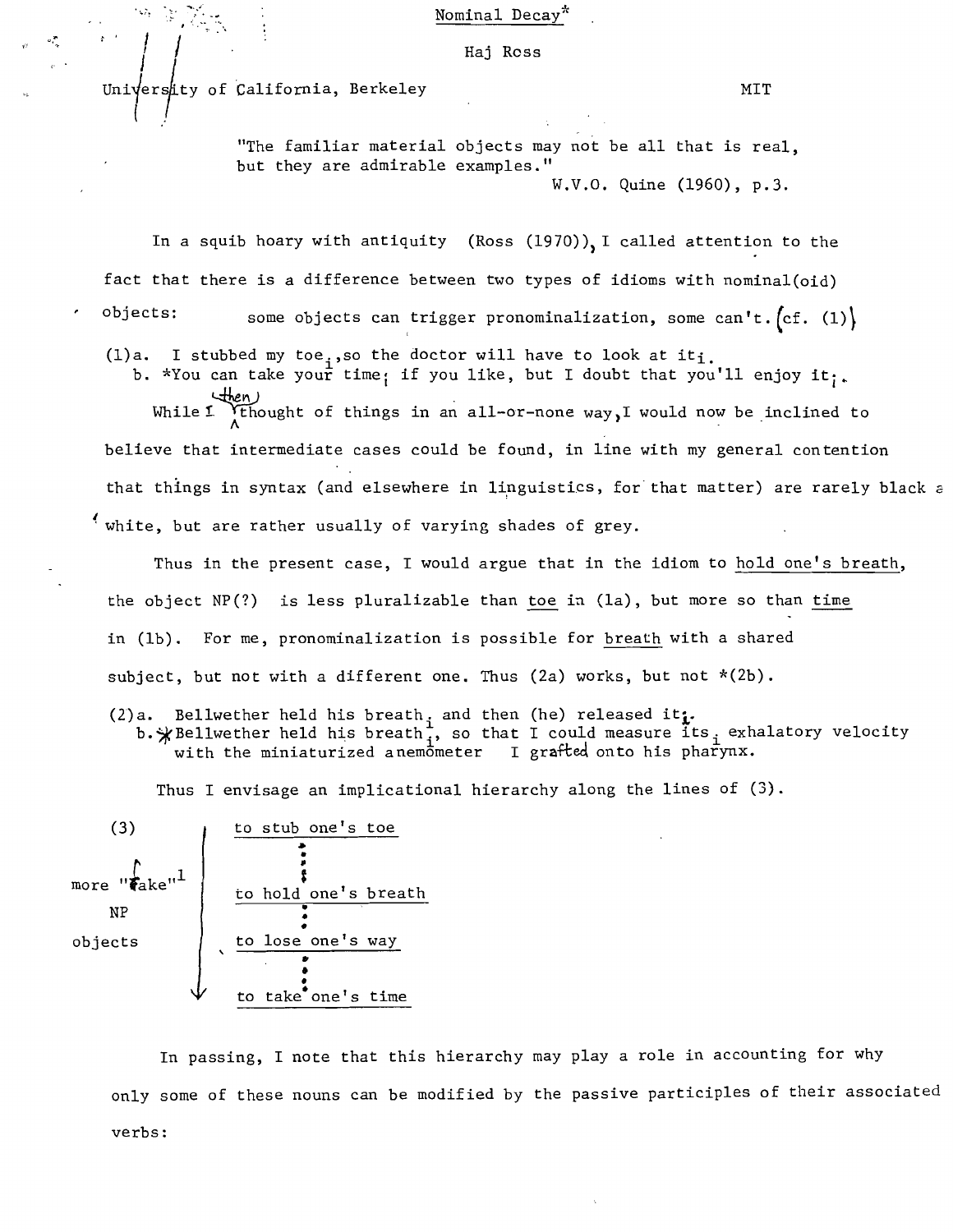(4) a. A stubbed toe can be very painful.

- b. \*Held breath is usually dank and fetid when released.
- c. \*A lost way has been the cause of many a missed appointment
- d. \*Taken time might tend to irritate your boss.

Yet another way in which this hierarchy is articulated is in interaction with

with gapping:

I

(5) a. I stubbed my toe, and she hers.

- b. I held my breath, and she hers.
- c. \*1 lost my way, and she hers.
- d. \*I took $\sqrt{\pi}$ time, and she hers.

However, the main point of this squib is the interaction of the hierarchy in (3) with rule which I will call Pluralization. With a plural subject, the higher up an idiom is on the list in (3), the less grammatical is the sentence with a singular NP in object position. Compare the sentences (6):

| (6)a. Jeanne and Minerva stubbed their $\{^{*}$ toes).                                                             |
|--------------------------------------------------------------------------------------------------------------------|
| b. Jeanne and Minerva held their (breaths).<br>(breath)                                                            |
| c. Jeanne and Minerva lost their $\left\{\begin{array}{c} \ast_{\text{ways}} \\ \text{way} \end{array}\right\}$ .  |
| d. Jeanne and Minerva took their $\left\{\begin{array}{c} \star \text{times} \\ \text{time} \end{array}\right\}$ . |

It does not suffice merely to say that for stub one's toe, Pluralization is obligatory, for take one's time and lose one's way blocked, and for hold one's breath optional. For in this last case, there seem to be different conceptualizations associated with the presence or absence of the plural on breath. With singular breath, it is required that the speaker perceive that there is one event which causes Jeanne and Minerva to either hold the breath physically, i.e., to stop breathing for a while, or, in the metaphorical sense, merely to wait in suspense, and very intently. In short, Jeanne and Mingerva are conceptualized as doing this breath-stopping waiting, together, at least at the same time, if not at the same place.

By contrast, while breaths admits of this joint reading (as I hear the sentence), this plural also allows for a reading in which there are two, non-simultaneous, wait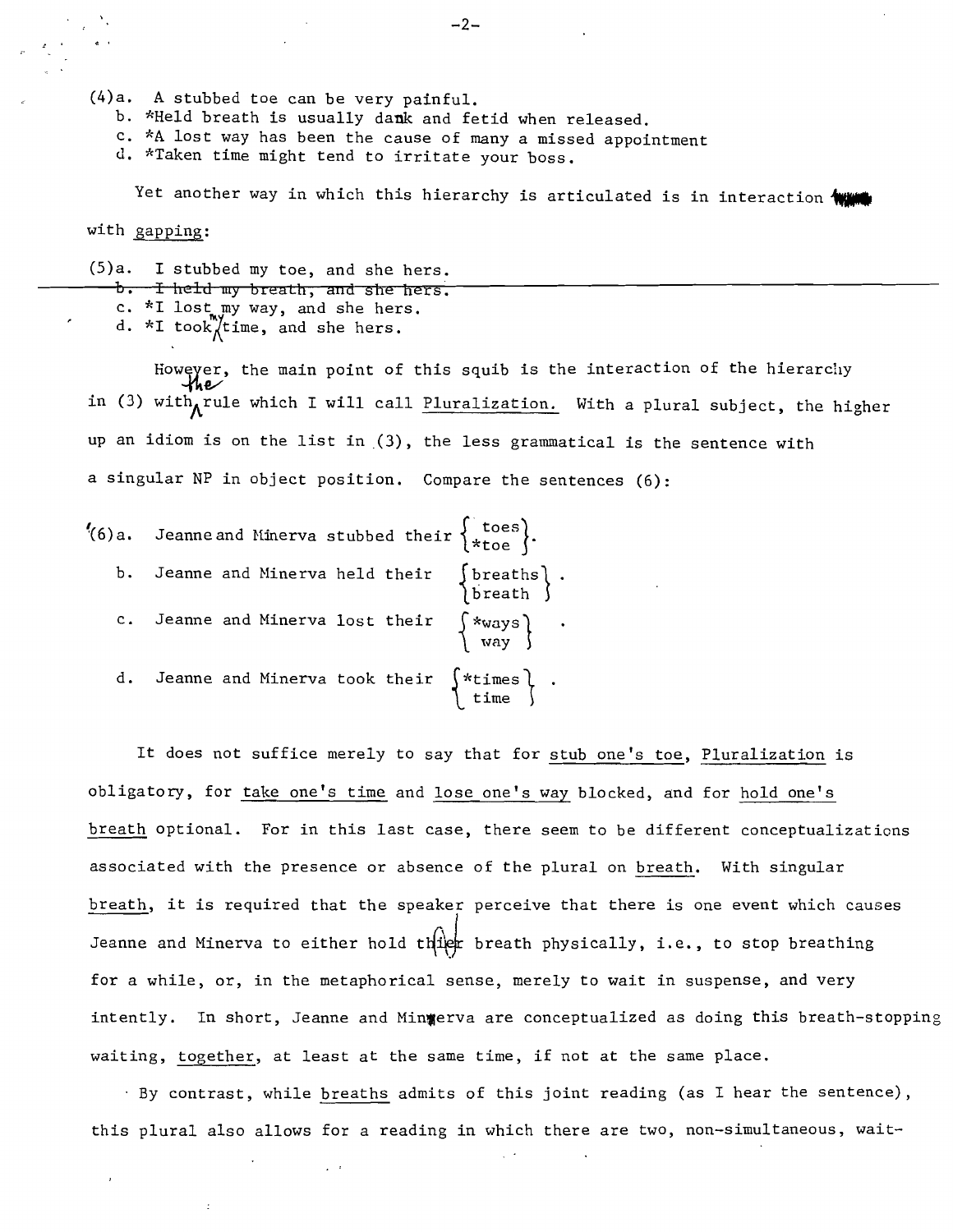ings. As would be the case in a context like (7).

(7). As the swimming teacher went slowly down the list of names, checking each child's breath-holding ability individually, it turned out that Jeanne and Minverva had held their  $\{$ ?hreaths ithe longest of any us.

Another way of forcing a non-joint reading, as noted in Lakoff and Peters (1969), in which the semantactic consequences of jointness are gone into in depth, is to append the quantifier both:

(8). Both Jeanne and Minerva held their  $\int$  breaths  $\int$  . ?breath

For me, however, the clearest ungrammaticality results when one collapses such sentences as (9a) into (9b) by means of the operation that produces/sanctions the adverb respectively:

('9)a. Jeanne held her breath on Tuesday, and Minerva held her breath on Wednesday. (9)b. Jeanne and Minerva held their $\left\{\begin{array}{c} \text{breaks} \ \text{break} \end{array}\right\}$ 

I have been discussing these contrasts in jointness as if they were to be accounted for by a semantactic rule which, under conditions of non-joint inter pretation, changes a non-plural form breath (as in (9a)) into a plural one (as in (9b)). Such a view of matters is by no way forced by the facts--it merely is my personal lineage as a transformationalist speaking. Those whose predil setions and training have inclined to a descriptive apparatus involving filters or interpret ive rules should encounter no difficulties in constructing a functional  $\smile$ equivalent for Pluralization. Nor are they intended to,for the main purpose of this note is not to champion some theoretical framework, but rather to call the attention of all researchers to a mutual problem.

I will close with some final observations about the object nouns in (3). In related uses of these nouns, even when they are not in construction with their

 $-5-$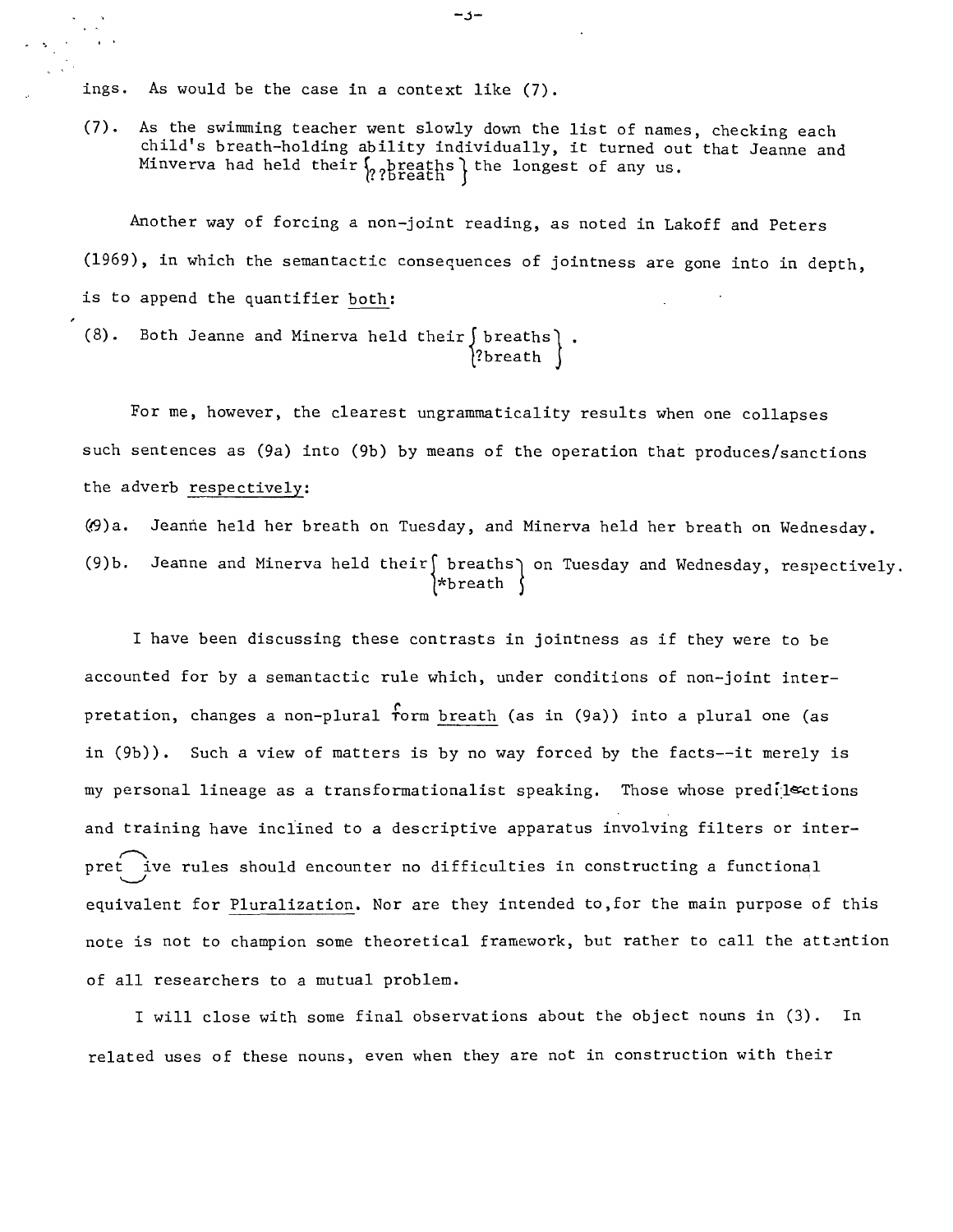idiomatic verbs of (3), they seem to differ with respect to how well they can occur in the plural. This becomes clear from such data as those I cite in  $(10)$ .

- $(10)a$ . Hans stubbed both big toes. But these toes are crucial equipment for a rockclimbing instructor, so he'll probably be fully compensated by his insurance company.
	- b. Even though pearl-divers in the laboratory were able to hold their breaths 3 times longer than normal citizens, pneumometer tests performed on the breaths from both groups of subjects revealed no significant differences in fetidity.
	- c.??The way to Pike's Peak through the city is far less scenic than the way through the stockyards, but the two ways are about equal in number of beer cans per square meter.
	- d. \*Even if you take your time slicing the carrots and I take my time peeling the onions, these times will still feel like work.

That is, it would be refreshing if the declining acceptabilities parallels in (10) could provide a basis for the differences which have formed the main topic of this paper, and I am hopeful that such a demonstration will one day be feasible.

There is an extremely important issue lurking in the wings here--the question of the conceptual, or possibly perceptual, basis for the count/mass distinction. Let us return to the contrast between (9a) and (9b), which I repeat for convenience.

|  |                                  |  | (9)a. Jeanne and Minerva stubbed their $\left\{\begin{array}{c} \texttt{tos}\\ \texttt{toe} \end{array}\right\}$ . |  |
|--|----------------------------------|--|--------------------------------------------------------------------------------------------------------------------|--|
|  | b. Jeanne and Minerva held their |  | $\left\{\begin{array}{c}\text{breaths} \\ \text{breath}\end{array}\right\}.$                                       |  |

The question which this contrast raises, in my mind, is why we refuse to perceive simultaneous toe-stubbing (say, one in which Jeanne and Minerva both kick a rock at the same time, as part of a prearranged plan) as codab1e with a singular toe, as in

 $(11)$ .

'.

(11)? \*On Tuesday, June 9, at 5:17 a.m. precisely, Jeanne and Minerva deliberately stubbed their toe together, precipitating a constitutional crisis unparalleled in recent legal history.

It seems unsatisfying to me to rejoin along the lines of (12):

(12) "But there are two physically distinct toes (except in the rather grotesque case of Siamese twins)! Obviously, it was not one physical object that was injured, but two. Hence the plural."

The reason is that the way I conceive of the referent of her breath in  $(13)$ :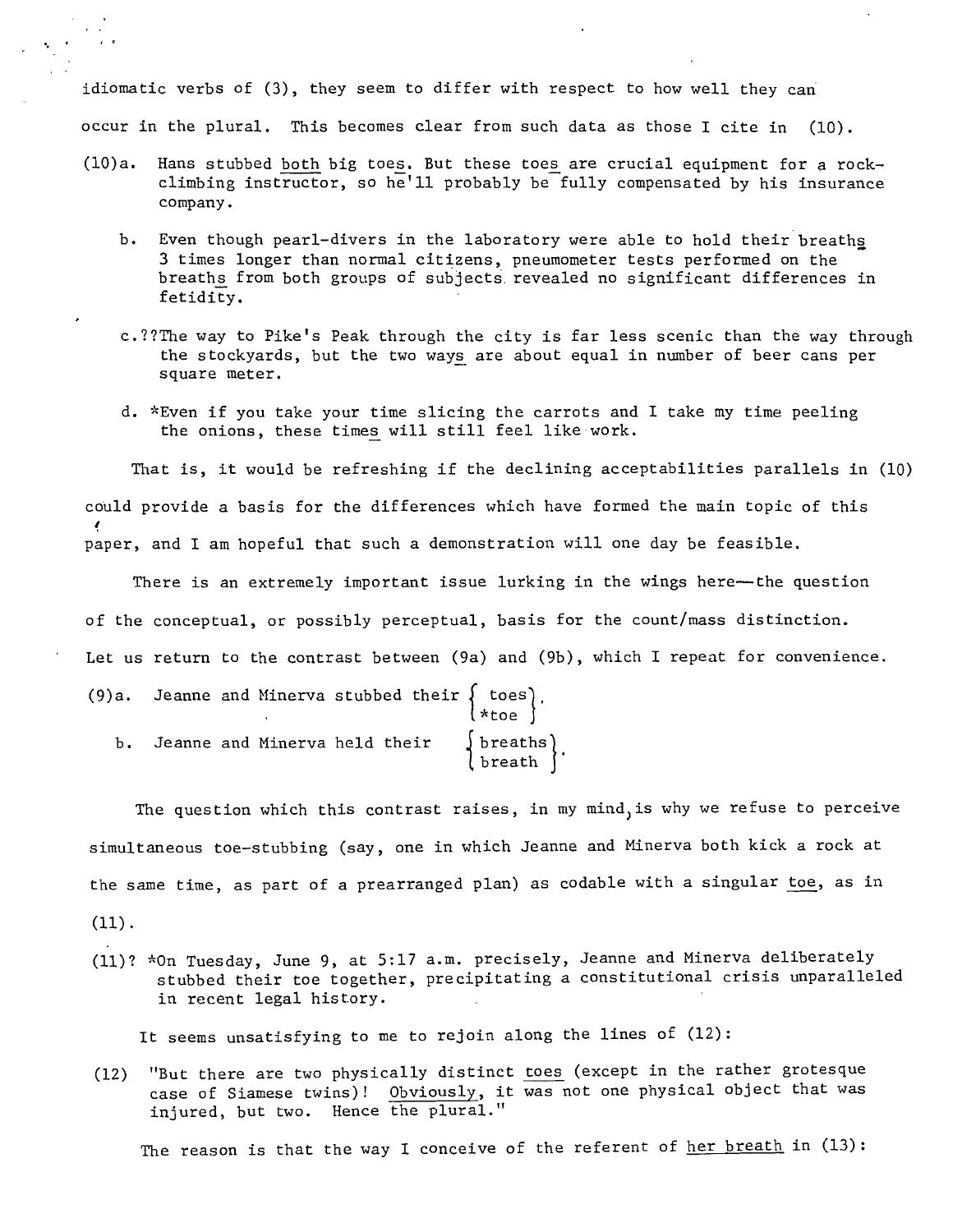(13) Jeanne held her breath.

 $\mathcal{L}^{(2)}$ 

is as a physical, bounded entity: the gaseous contents of Jeanne's lungs. To be sure, this is not a physical object, but rather, as we "know" from physics, a collection of molecules. Still, English does not scruple at viewing it as a singular entity, as we can(in (2a). And <u>obviously</u>, the set of molecules in Jeanne's lungs is not the same as the set in Minerva's, so why should we be able to "fuse" the two distinct ,volumes, as it were, in the case of a simultaneous breath-hold, to say (14)? (14). Jeanne and Minerva held their breath together.

I do not think that we can look to physics for an answer here. Rather, I believe that what is at issue is a psychological matter: what are the properties of prototypical objects? The provisional answer I would suggest appears in (15). (15). Objects are prototypically (for a discussion of this crucial psychological, and linguistic, notion, cf. Rosch (1975)).

- a. Solid
- b. Spatio-tempora11y contiguous
- c. Not aggregates (like piles, sets, etc.)

We are willing to depart from all of these: we refer to liquids as objects (the tear-drop), and volumes of gas (the cloud), and sometimes temporally but not spatially contiguous event parts, as in a joint breath, and even, wildly, in cases of morphological regeneration, as Postal (1976) has pointed out--cf. (16), in which the it refers to an object (?) that is neither spatially nor temporally contiguous with his tail.

(16). My pet chameleon got his caught in the door, but it will grow back.

But none of these are garden variety, prototypical objects, and when we depart from the prototype, we find that certain morphosyntactic properties which go with the psychological prototype, such as those in  $(17)$ , may be absent.

(17) The Count Noun Syndrome (in part)

Count nouns can a. be pluralized b. be modified by numbers and many/few, and each c. trigger pronouns d. not occur articlelessly in the singular (I kissed  $*(a)$  dog.) etc.

**-5**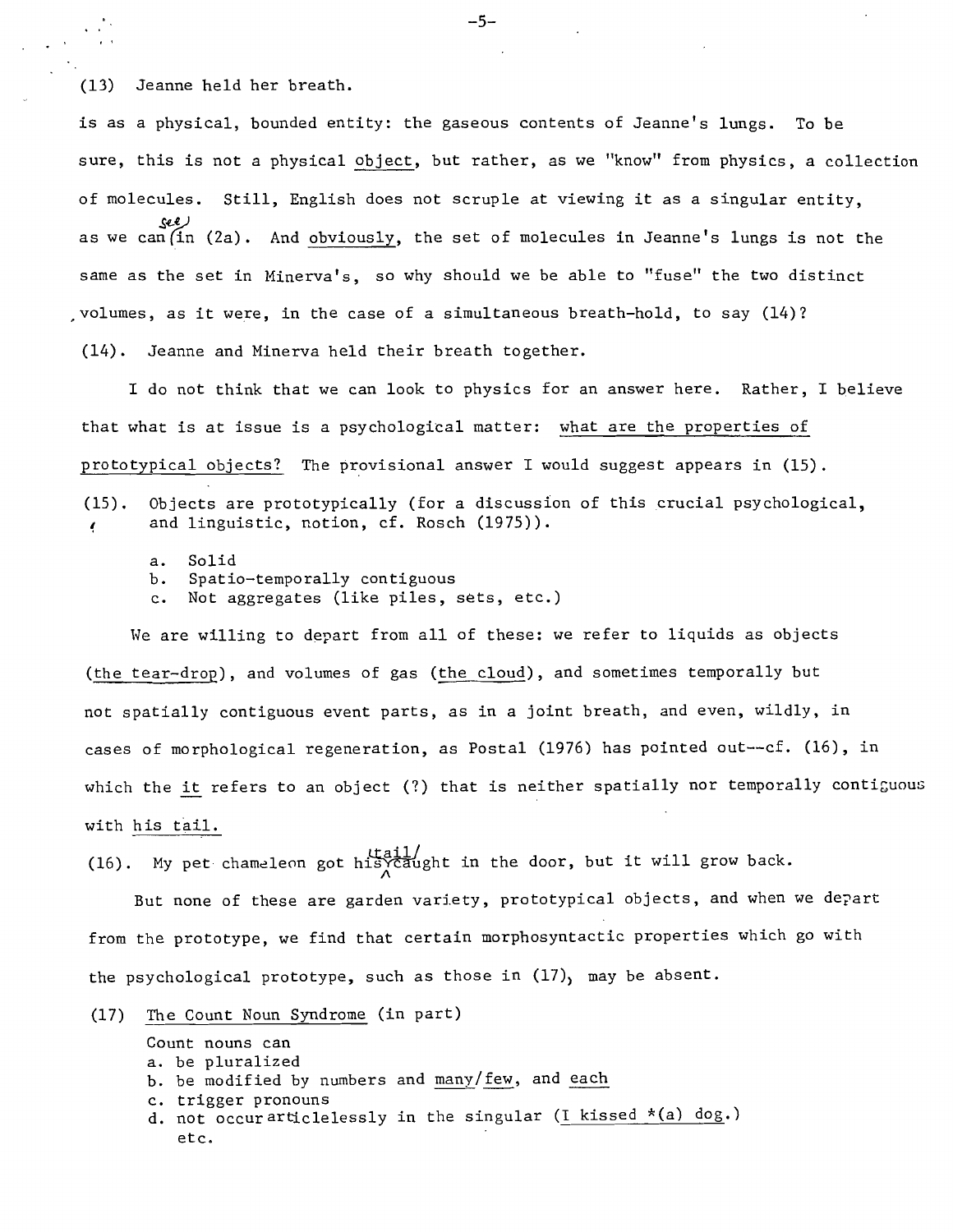What appears to be beating the drum  $\bigcirc$  which the constructions I have been discussing dance to is a gradual departure from the experientially based prototype in (15)--thus a toe is a better match to the prototypical object than is a breath, and a breath (which is still physical, anyway) is better than a way--whose physicality or not I will leave to my colleagues in philosophy to debate) and way (which is visua1izab1e, anyway) is better than time. So far, so good, pretty much. , What I have yet to understand is how the factors in (17) are arranged--why does the more or less monotonic decline in experienceabi1ity of the nouns in (3) pick one or the other of the morphosyntactic properties in (17), and the others that the discussions of this paper presuppose, as criterial? Tersely, why all the fuss about p1uralizabi1ity?

To sum up the discussion above, I think that the following squish<sup>2</sup> is adequate. to the limited extent that I have been able to explore the phenomenon to date.

| (18)                      | Less Restrictive |            |                                 |                                  |                            |
|---------------------------|------------------|------------|---------------------------------|----------------------------------|----------------------------|
|                           | Ven N            | Gapping    | Plural<br>idiom<br>w/           | $Pronounal-$<br>izability        | Plural $w/\sigma$<br>idiom |
| stub one's toe            | 0K               | 0K         | OBL                             | OK<br>(cf. (la))                 | OK                         |
| hold one's breath         | $\star$          | $\ddot{ }$ | "OPT"<br>(but cf. $(7)-$<br>(9) | OK $w/=$<br>subject<br>(cf. (2)) | 0K                         |
| lose one's way            | ∗                | $2\pi$     | <b>BLOCKS</b>                   | $\chi^3$                         | ??                         |
| $\sqrt{}$ take one's time | $\mathcal{R}$    | $2*$       | <b>BLOCKS</b>                   | $\sim$<br>$(cf.(1\&))$           | $\star$                    |
|                           | (cf.(4))         | (cf.(5))   | (cf. (6))                       |                                  | (c.f. (10))                |

The problem for future research, as I see it, it to provide an explanation for the ordering of the columns of (18), assuming, that is, that the basis I have suggested for. the explanation of the rows--name1y, departure from the prototypical notion of physicaJ. object--can be made to stand up under detailed scrutiny.

IJ IJ lJ lJ :G :0 ....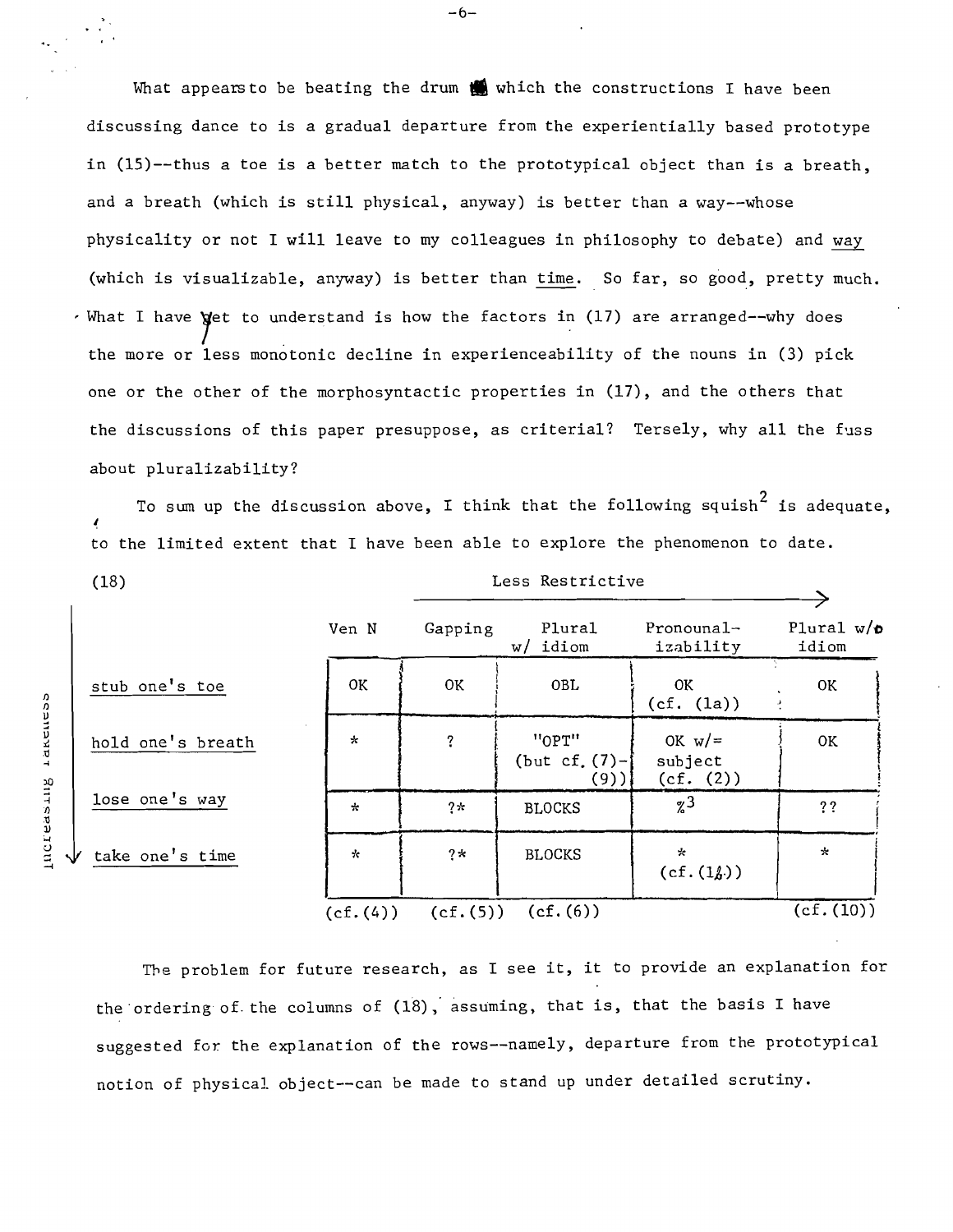And there is a more general problem, which I can only indicate here: how do nouns lose their identity? What I am thinking of can be suggested by the facts in  $(19)$  and  $(20)$ .

 $\epsilon$ 

 $\mathcal{L}$ 

(19)a. Tom bought a set of ,two sets Of} burglar's tools. 1<a set f \*a setta 1 b. Tom bought { a of number burgLar ' stools. of \*two numbers \*a number \*a numbera \*two couples of of 1burglar I stools. c. TOm bought {a cou.P1e 1 a couple d. i. Tom bought 1 a coup1a a bunch bunches of burglar1s tools. \*two \*a bunch in the fridge. ii. There is 1a bunch of) p~arS]1 l~~wlne a bunch a a buncha {p:ars} Wlne 1 e. i. Tom bought { a \*two lot of lots burglar's tools. of \*a lot a lotto. ii. There is in the f r Ldge, (20) a. It is { on the top of the bOX} on top of the box . \*ontop the box (but. d. atop) b. It is the front of the box (out with the meaning of before the bOX)}. in front of the box \* rinfront 1the box ) afront 

 $\mathcal{L}^{\text{max}}_{\text{max}}$  , where  $\mathcal{L}^{\text{max}}_{\text{max}}$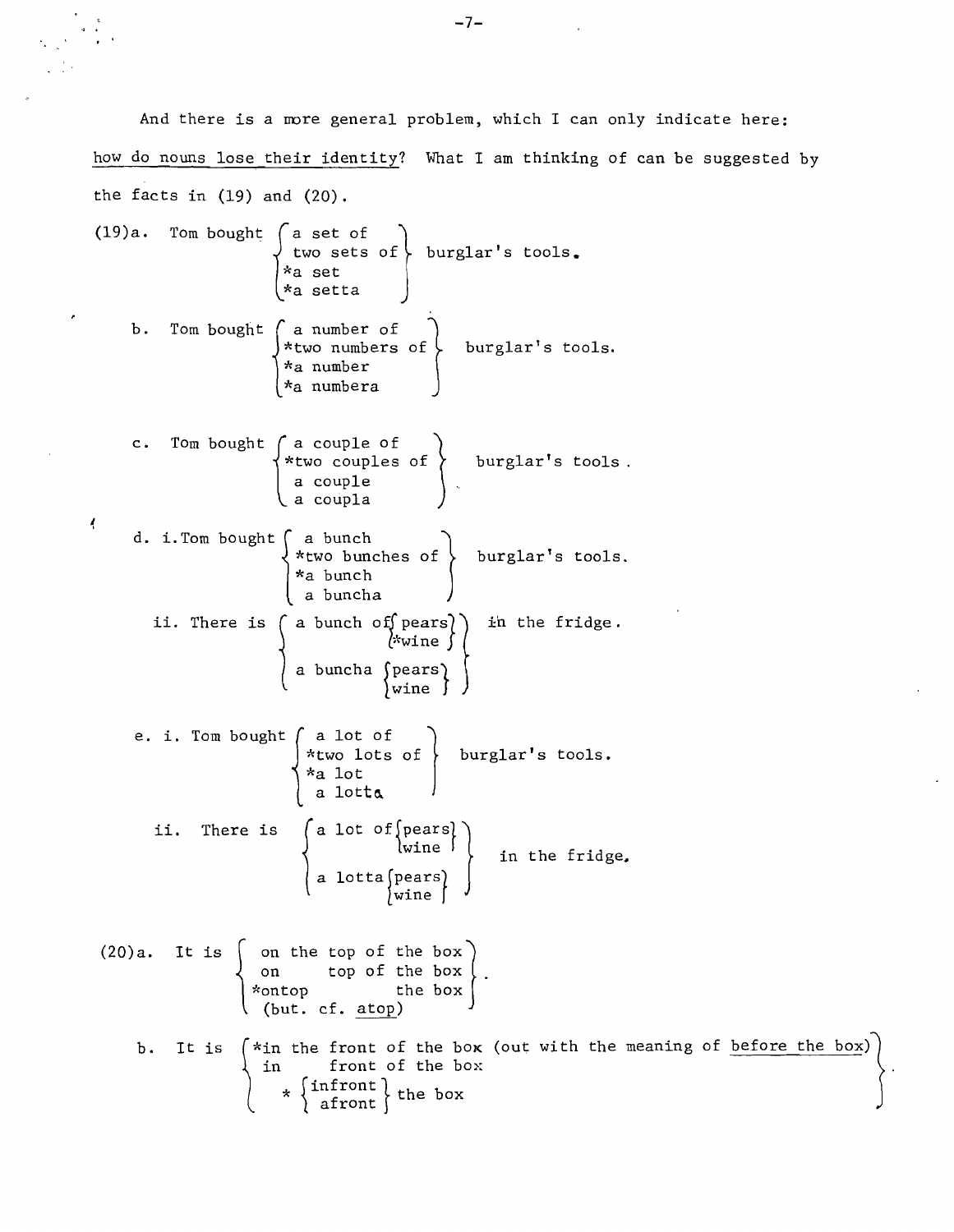(20)c. It is  $\begin{cases} *in$  the side of the box (out with the meaning within the box)  $*in$  side of the box in side of the box<br>inside of the box<br>inside the box the box

It is  $\int^{\infty}$  the side of the box (out with the desired meaning of next to) \*byside of the box \*beside of the box beside the box

It should be pretty clear, intuitively, what is going on in these two examples. In (19), we see a number of collective nouns which are in various stages of ego-loss. In (19a), it is clear that we simply have two full nouns, set,and (burglar's) tools, while in (1ge), the original noun lot, which originally denoted a two-dimensional array, as in a lot of stamps (cf. Pynchon's The Crying of Lot 49), has vanished entirely, as we can see from the fact that it now accepts mass nouns as objects (a lot of wine), which would be deviant if lot still had only its "array" meaning. Bunch is, for some speakers, on the road down the tubes: when it has contracted with its following of, it too can modify (?) mass nouns (cf. (19dii)). And it is already so far gone that it can no longer be pluralized: cf. (19di). Of all the nouns in (19), only the nouniest, set, retains this property (but why is lots of OK?). Although I have not indicated this property in (19), the higher the noun is located in (19), the more easily (and variegatedly) it can be modified adjectivally: a large number of *I\*a* large lot of pears.

In (20), we find a similar slide toward ego-loss for such spatial nouns (  $N_{\text{space}}$ ) as top, front, and side. Without going into details, it is obvious that the stages in this nominal decay are those sketched in (21).

## $(21)$ . A Scenario for  $N_{\text{space}}$  Doom

- a. Loss of article preceding N<sub>enace</sub>: first optional (cf. top), then obligatory  $(cf. all other examples in  $87\overline{d}5$$
- b. Fusion of N space with preceding locative preposition (obligatory for side)<br>c. Loss of following of (optional for inside, obligatory for beside)
- Loss of following of (optional for inside, obligatory for beside)

-8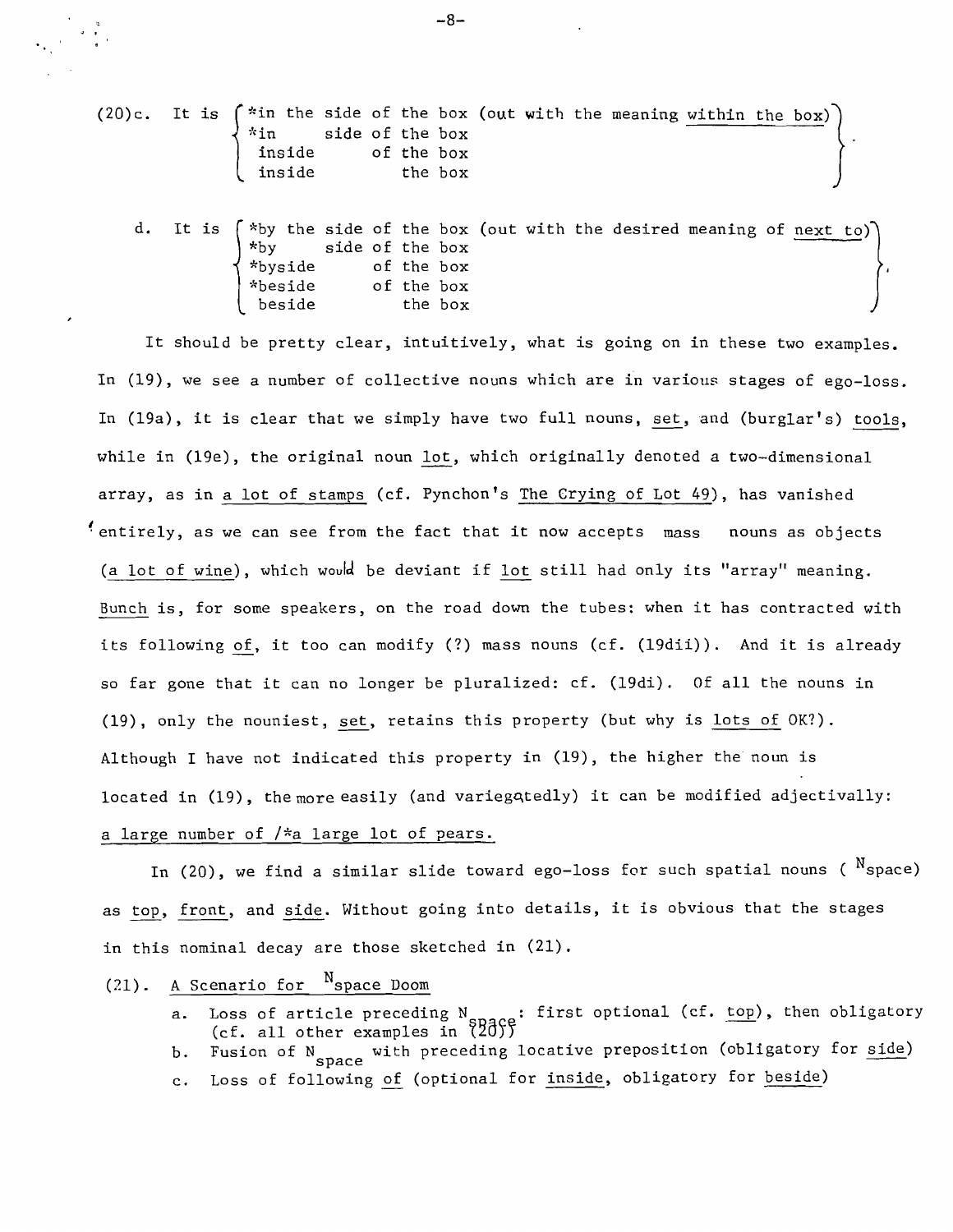Some  $N_{\text{space}}$  have slid so far that we only find them as bound forms: behind, beneath and underneath; and between. Although I have not chronicled this factor in (20), it is my belief that the "application" of (2la)--the loss of the definite article--is correlated with unpluralizability: cf. on the tops of the boxes vs. \*on tops of the boxes.

It would be tempting to conclude that pluralizability correlates with some semantico-pragmatic notion like "usable to refer with." However, there are counterexamples: plural nouns which seem not to refer to plural sets: lots of wine, or she is keeping tabs on him. Thus I think that a lot of careful work will be necessary here, to remove the chaff from the undeniable grain of truth in such an idea.

So to return, for a brief farewell, to the problem raised by the dwindling compositionality of the idioms in (3), and to the mystery surrounding the ordering of the columns in the squish of  $(18)$ , it seems we are in deep waters here. We must, as I have argued in a buncha papers on squishes, have a flexible set of metalinguistic predicates, so that we will be able to talk about the mores and lesses of idiomaticity, and of the egohood of nouns. Whether or not we will unearth a single generalized "scenario" for ego-loss in nouns in a wide range of categories remains an enticing, but open, beckon. Schon war's.

Meet you over there.

-9-